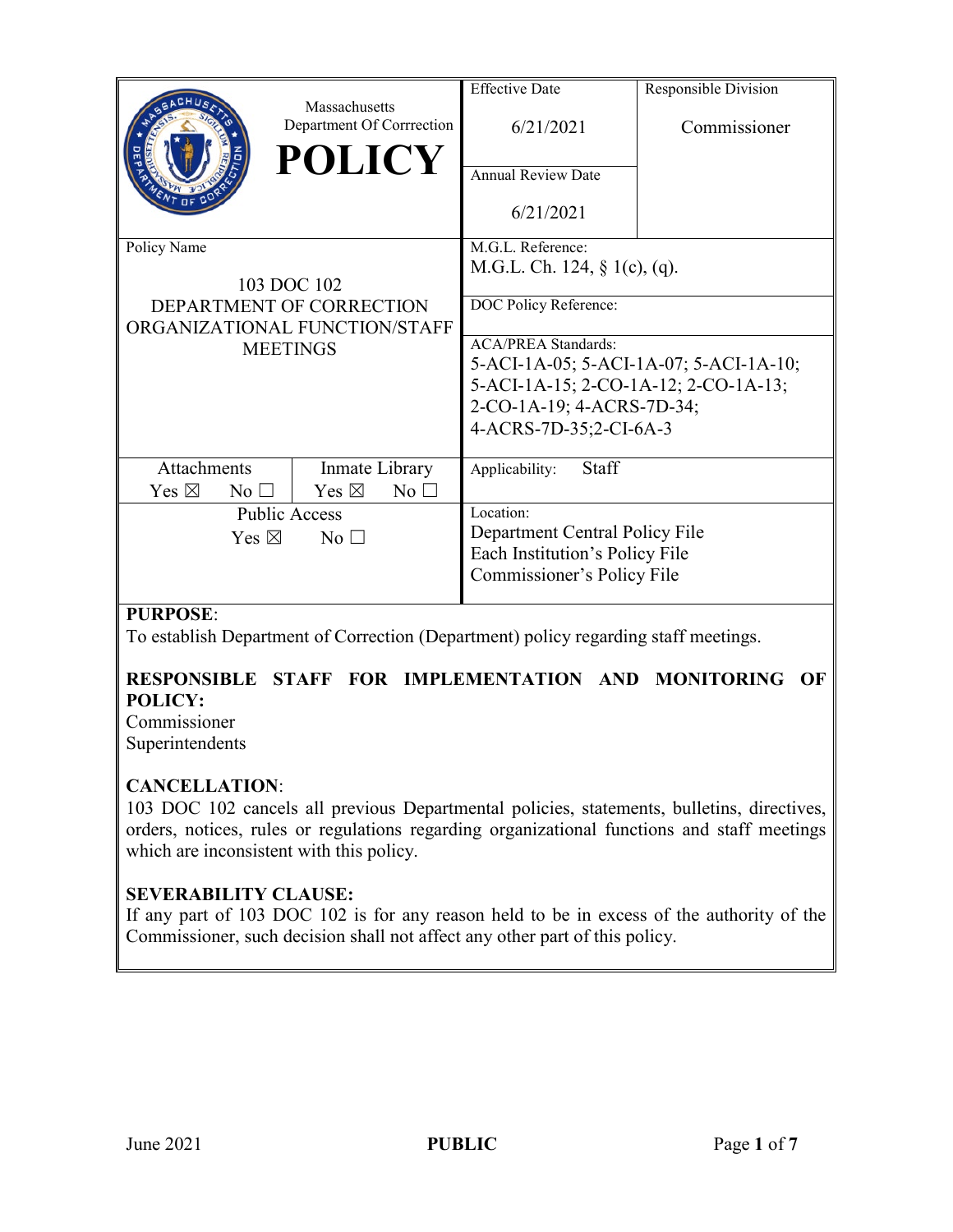# **TABLE OF CONTENTS**

| 102.01 | Definition                      | 3 |
|--------|---------------------------------|---|
| 102.02 | <b>Staff Meetings</b>           |   |
| 102.03 | <b>Organizational Structure</b> | 6 |
| 102.04 | Emergencies                     | 6 |

# **ATTACHMENTS**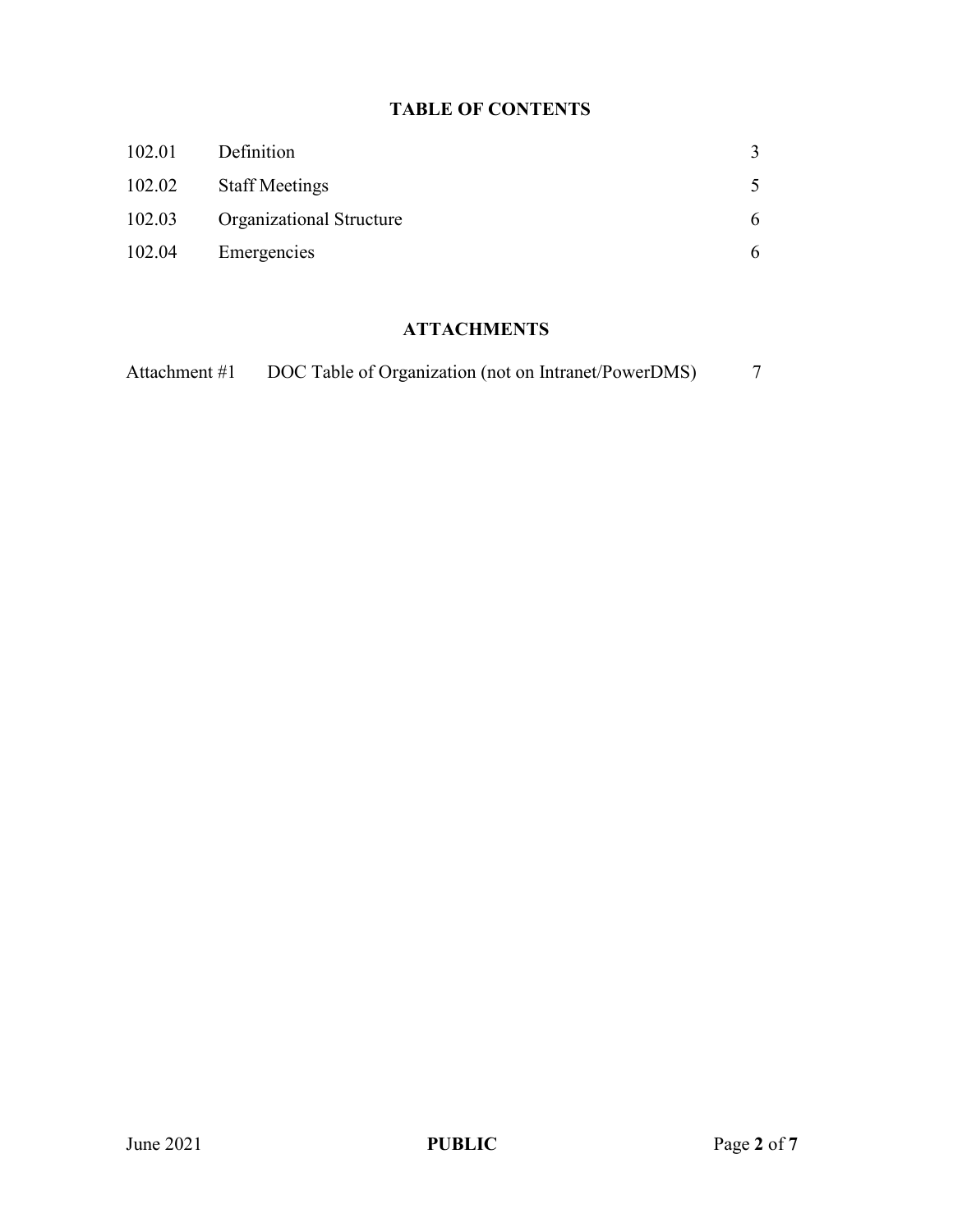#### **102.01 DEFINITIONS**

Assistant Deputy Commissioner: A senior level manager who reports to the Deputy Commissioner of the Prison Division, and is responsible for ensuring policy compliance and standardization of procedures, for institutions under his/her supervision(divided by northern and southern sectors), in such areas as staff development, labor management, disorder management, and overall operations.

Assistant Deputy Commissioner of Reentry: A senior level manager who reports to the Deputy Commissioner of Clinical Services and Reentry, and is responsible for ensuring policy compliance and standardization of procedures in such areas as reentry, program services, classification, county, federal, and interstate relations, immigration and customs enforcement, date computation, transfer unit, sex offender management, victim services, central records and inmate training and education.

Assistant Deputy Commissioner of Clinical Services: A senior level manager who reports to the Deputy Commissioner of Clinical Services and Reentry. Duties include, but are not limited to, the management of the Health Services Division and the oversight of the medical/mental health contract.

Assistant Deputy Commissioner of Field Services: A senior level manager who reports to the Deputy Commissioner of Field Services, and is responsible for ensuring policy compliance and standardization of procedures for the Office of Investigative Services, Special Operations, Inmate Transportation, Community Work Crew Divisions and Security of Technology.

Central Headquarters: The administrative headquarters of the Department of Correction, located in Milford, Massachusetts.

Commissioner: The Commissioner of Correction.

Correctional Institution: Any building, enclosure, space, or structure used for the custody, control and rehabilitation of committed inmates and of such other persons who may be placed in custody therein in accordance with law.

Department of Correction: A Commonwealth Agency, under the auspices of the Executive Office of Public Safety and Security, that is charged with the detention of those committed to the custody and control of the Commonwealth.

Deputy Commissioner of Administration: The executive staff person who reports to the Commissioner, and whose duties include, but are not limited to Administrative and Fiscal Services, the Human Resources Division, Massachusetts Correctional Industries (MassCor), Food Services and Resource Management.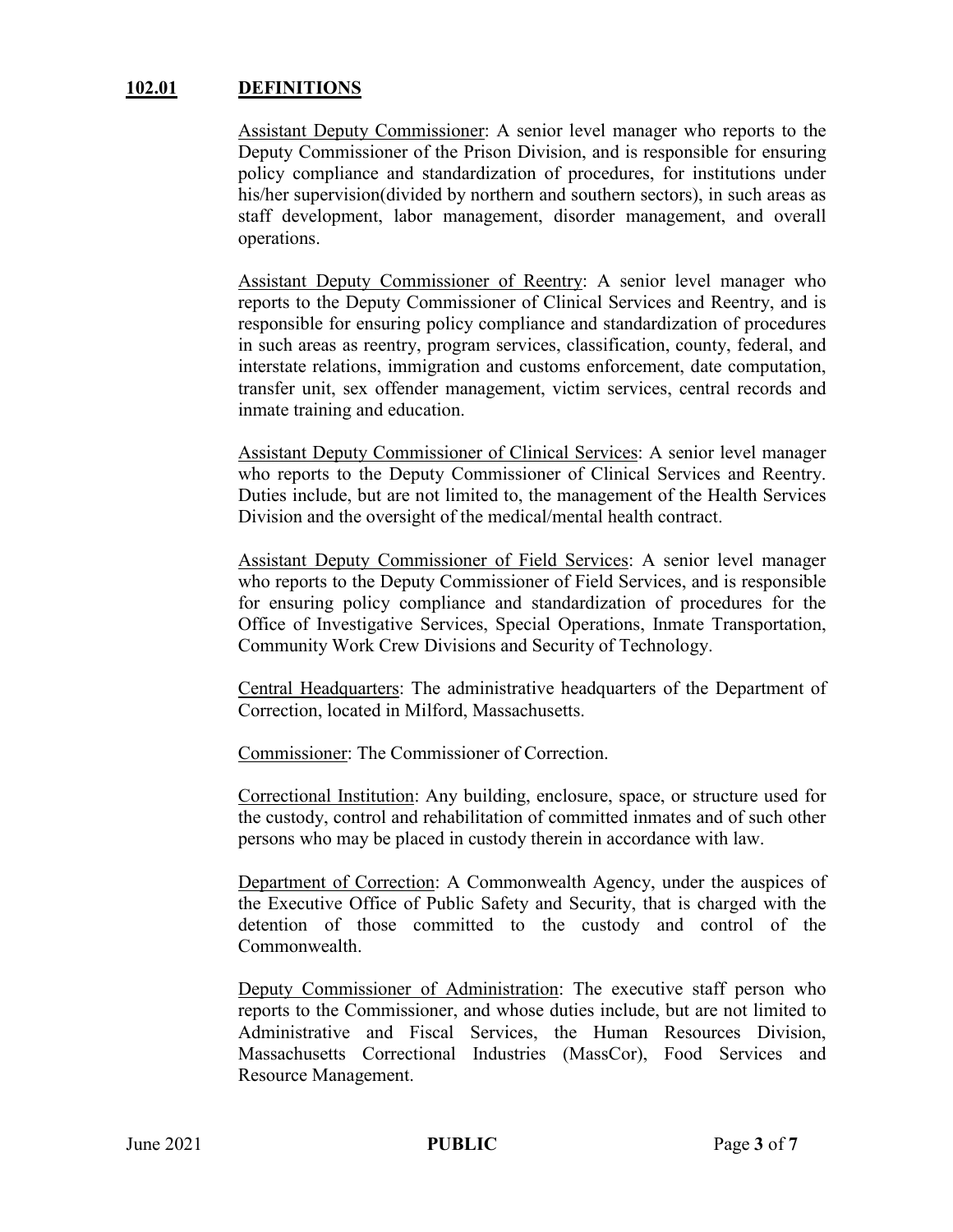Deputy Commissioner of Career and Professional Development: The executive staff person who reports to the Commissioner, and whose duties include, but are not limited to, the management of Diversity, Staff Training, Career Development and Succession Planning for the Agency, the Employee Assistance Services Unit, Policy Development and Compliance Unit and PREA Audits, Operations and Investigations.

Deputy Commissioner of Clinical Services and Reentry: The executive staff person who reports to the Commissioner, and whose duties include, but are not limited to, the management of the Assistant Deputy Commissioner of Clinical Services and the Assistant Deputy Commissioner of Reentry.

Deputy Commissioner of Field Services: The executive staff person who reports to the Commissioner, and whose duties include, but are not limited to, the management of the Office of Investigative Services, Internal Affairs, Special Operations Division, Central Transportation Unit, Security and Technology Division and the Community Work Crew Central Division.

Deputy Commissioner of the Prison Division: The executive staff person who reports to the Commissioner, and whose duties include, but are not limited to, the direct supervision of Legislative Affairs, the Communications Division, the overseeing of all 16 institutions, the Central Inmate Disciplinary Unit and the management of the Assistant Deputy Commissioners of the Northern and Southern Sectors.

Executive Staff: The Commissioner, Deputy Commissioner of Field Services, Deputy Commissioner of the Prison Division, Deputy Commissioner of Administration, Deputy Commissioner of Clinical Services and Reentry, Deputy Commissioner of Career and Professional Development, General Counsel, Assistant Deputy Commissioner of the Northern Sector, Assistant Deputy Commissioner of the Southern Sector, Assistant Deputy Commissioner of Reentry, Assistant Deputy Commissioner of Clinical Services, Assistant Deputy Commissioner of Field Services, Director of Legislative Affairs, Director of Policy Development and Compliance Unit, Executive Director of Administrative Services, Executive Director of Strategic Planning and Research and the Administrative Director.

General Counsel: The executive staff person who reports to the Commissioner, and is the chief legal counsel for the agency and oversees the attorneys in the DOC's Legal Division. The Department's attorneys represent Department employees in state and federal court actions and before administrative tribunals in the areas of labor and employment, worker's compensation, inmate discipline, civil rights, medical and mental health, sentencing, environmental law, torts and civil commitment petitions. The General Counsel's responsibilities also include the provision of legal opinions, the drafting and review of legislation, regulations, policies, and contracts, and the issuance of legal advice on a variety of matters.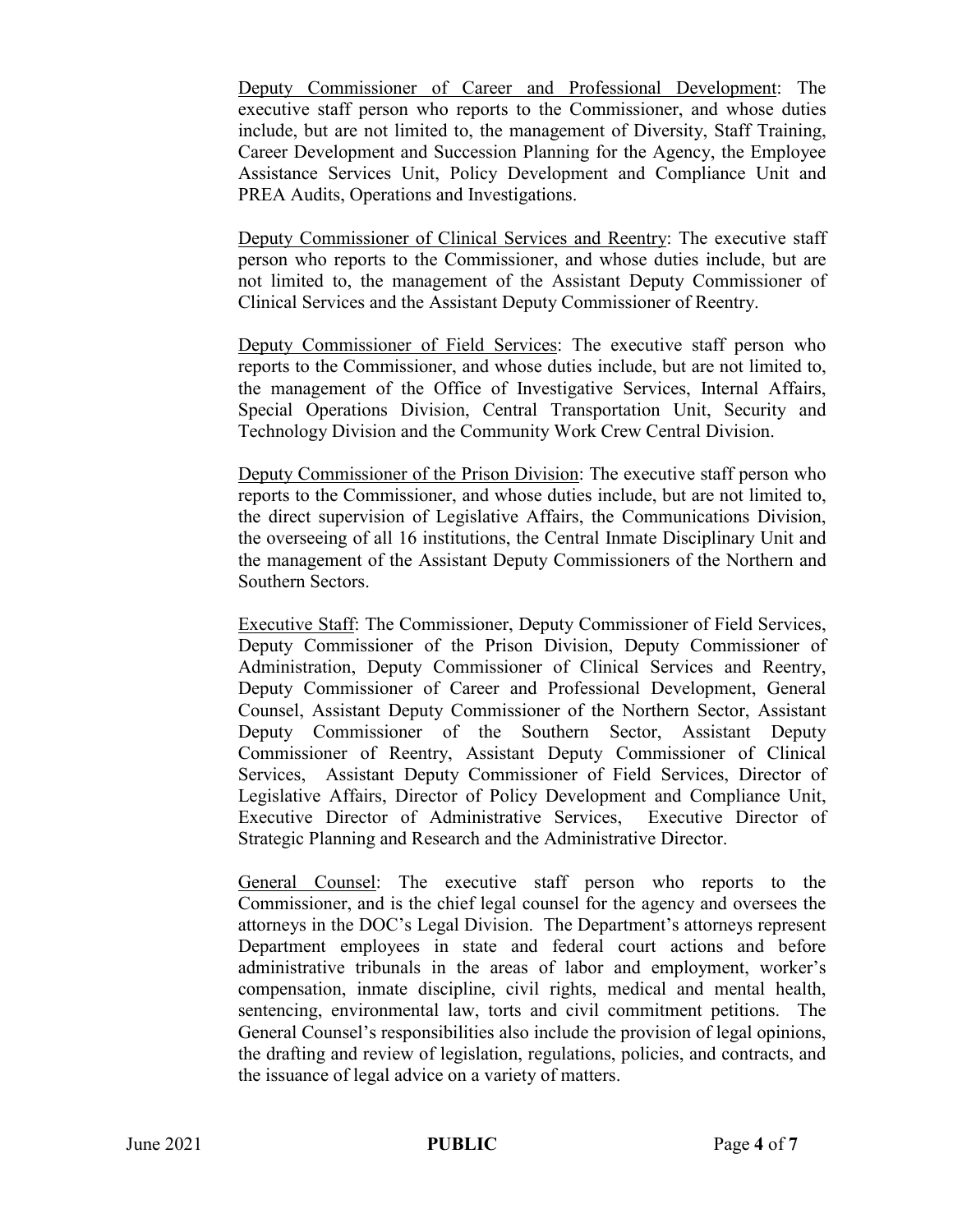Superintendent: The chief administrative officer of a state correctional institution.

# **102.02 STAFF MEETINGS**

- 1. DOC Central Headquarters
	- a. Regardless of management level, Executive Staff and Unit Director(s) shall conduct staff meetings at least monthly with their staff complement to discuss issues relating to the operation of units/divisions under their control. All staff shall be encouraged to participate in the process of problem solving and strategy development, and in the development of policies and procedures. All staff meetings shall be documented.
	- b. On a monthly basis, the Commissioner shall meet with all Executive Staff to facilitate communication, and ensure conformity with applicable law, regulations, policies, and procedures.
- 2. Institutions
	- a. The Assistant Deputy Commissioners of the Northern and Southern Sectors shall conduct staff meetings at least monthly with their staff complement to discuss issues relating to the operation of institutions under their control. All staff shall be encouraged to participate in the process of problem solving and strategy development, and in the development of policies and procedures. All staff meetings shall be documented and minutes shall be submitted to their respective Deputy Commissioner and the Commissioner.
	- b. Each Superintendent shall develop policy and procedures regarding the frequency of staff meetings at various levels of responsibility and the persons, identified by job titles, who should attend. Staff meetings should be held at least monthly. All staff meetings shall be documented and minutes shall be submitted through their respective Assistant Deputy Commissioner (ADC) to the Deputy Commissioner and the Commissioner.
	- c. Each Superintendent, acting in his/her capacity as the institution's chief administrator, shall meet with the institution's senior managers and division heads, preferably on a weekly basis. If the institution is of a relatively small size, the Superintendent should conduct at least monthly meetings with the entire staff, less a skeleton staff for operations. All staff meetings shall be documented.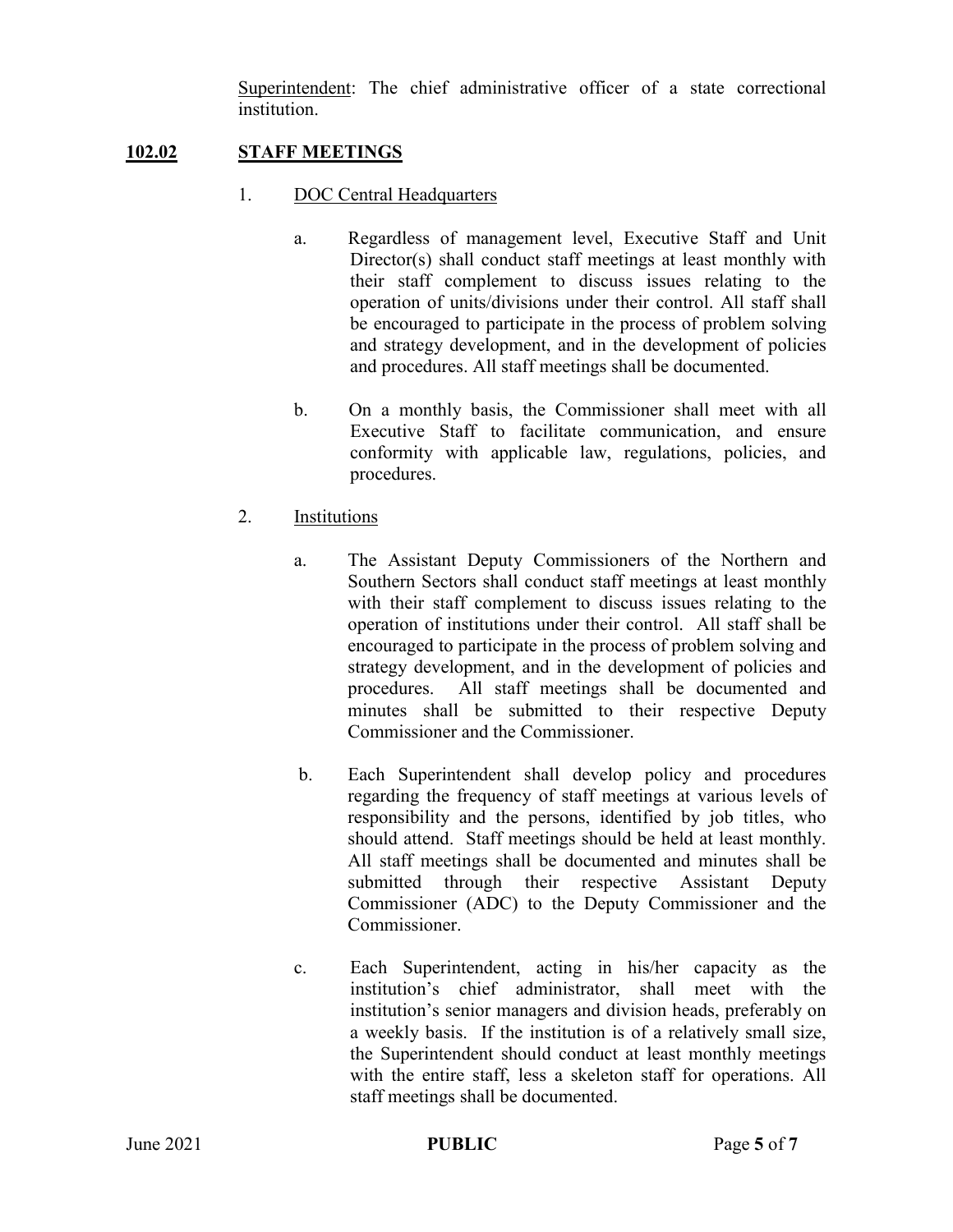- d. The institution senior managers and division heads should conduct staff meetings with their supervisors in a similar manner as described above in 102.02, Section 2(b) and (c).
- e. The Superintendent and all other institution managers shall encourage the participation of all staff in the process of problem solving and strategy development and in the development of policies and procedures.

# **102.03 ORGANIZATIONAL STRUCTURE**

- 1. The Department shall annually develop an organizational chart which accurately reflects the structure of authority, responsibility and accountability (See Attachment #1). Updates shall be made as needed when staffing transitions occur and submitted to the Commissioner's Office and Human Resources. Departmental policies shall describe organizational functions, services and activities, which are governed by specific persons identified as being responsible for a particular section, department, or unit/division.
- 2. Each institution and division shall annually develop a written plan with an organizational chart as well as submit updates as staffing transitions occur and submitted to the Commissioner's Office and Human Resources which graphically illustrates:
	- a. The institution organization
	- b. The function and number of divisions/units
	- c. All levels of supervision.

### **102.04 EMERGENCIES**

Whenever, in the opinion of the Commissioner, Deputy Commissioner or a Superintendent of a state correctional institution, an emergency exists which requires suspension of all or part of this policy, they may order such suspension, except that any such suspension lasting beyond forty-eight (48) hours shall be authorized by the Commissioner.